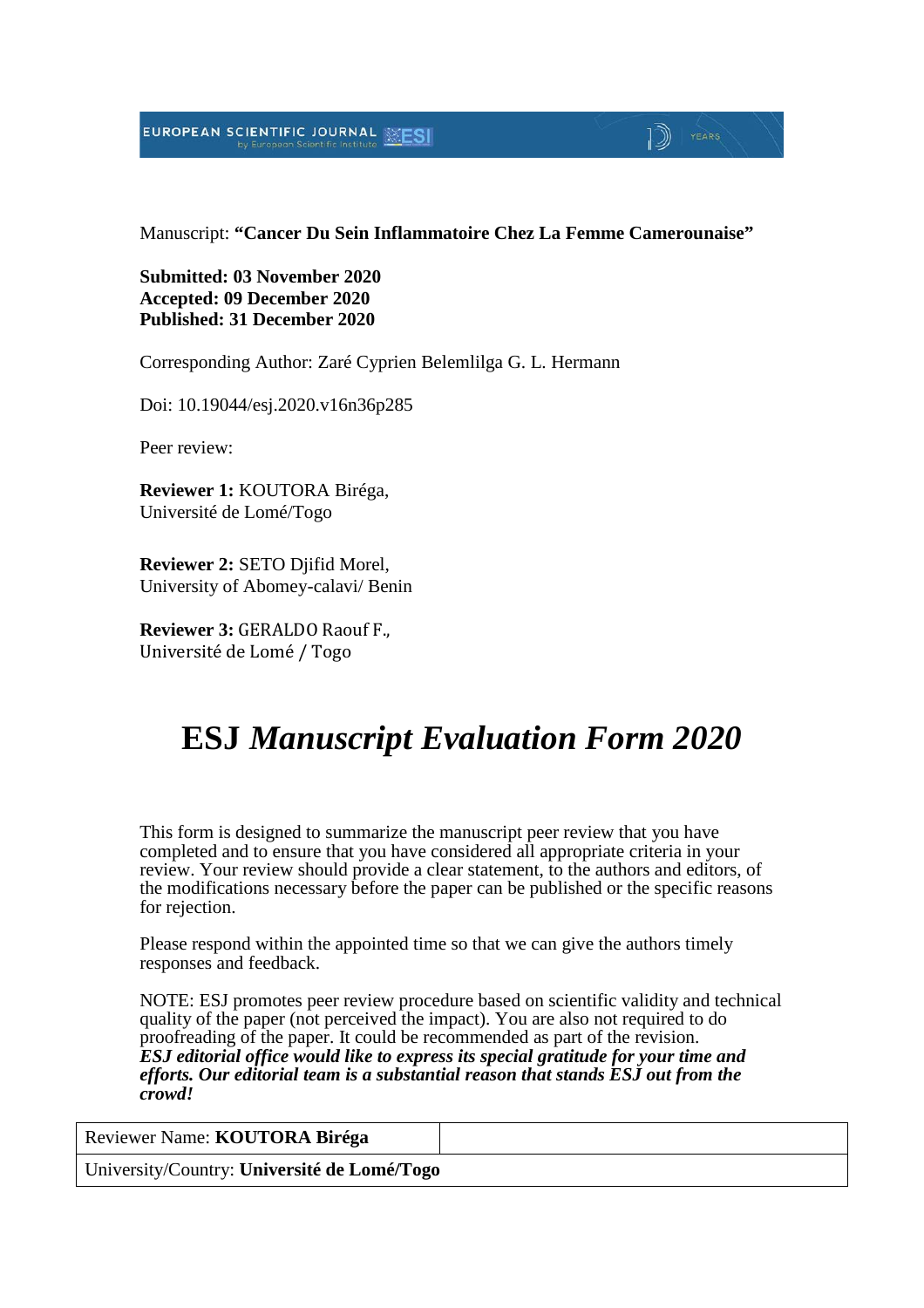| Date Manuscript Received: 17 Novembre | Date Review Report Submitted: 24 Novembre |
|---------------------------------------|-------------------------------------------|
| 2020                                  | 2020                                      |

# Manuscript Title: **CANCER DU SEIN INFLAMMATOIRE CHEZ LA FEMME**

#### **CAMEROUNAISE**

#### ESJ Manuscript Number: **11113/20**

You agree your name is revealed to the author of the paper: Yes

You approve, your name as a reviewer of this paper, is available in the "review history" of the paper: Yes

You approve, this review report is available in the "review history" of the paper: Yes

### **Evaluation Criteria:**

**Please give each evaluation item a numeric rating on a 5-point scale, along with a thorough explanation for each point rating.**

| <i><b>Questions</b></i>                                                       | <b>Rating Result</b><br>$[Poor]$ 1-5 |
|-------------------------------------------------------------------------------|--------------------------------------|
|                                                                               | [Excellent]                          |
| 1. The title is clear and it is adequate to the content of the<br>article.    | 4                                    |
|                                                                               |                                      |
| 2. The abstract clearly presents objects, methods and<br>results.             | 4                                    |
| Intégrer les observations faites dans le texte                                |                                      |
| 3. There are few grammatical errors and spelling<br>mistakes in this article. | 3                                    |
| Confère les observations faites dans le texte                                 |                                      |
| 4. The study methods are explained clearly.                                   | 4                                    |
| 5. The results are clear and do not contain errors.                           | $\overline{\mathbf{4}}$              |
| Confère les observations faites dans le texte                                 |                                      |
|                                                                               |                                      |
| 6. The conclusions or summary are accurate and<br>supported by the content.   | 4                                    |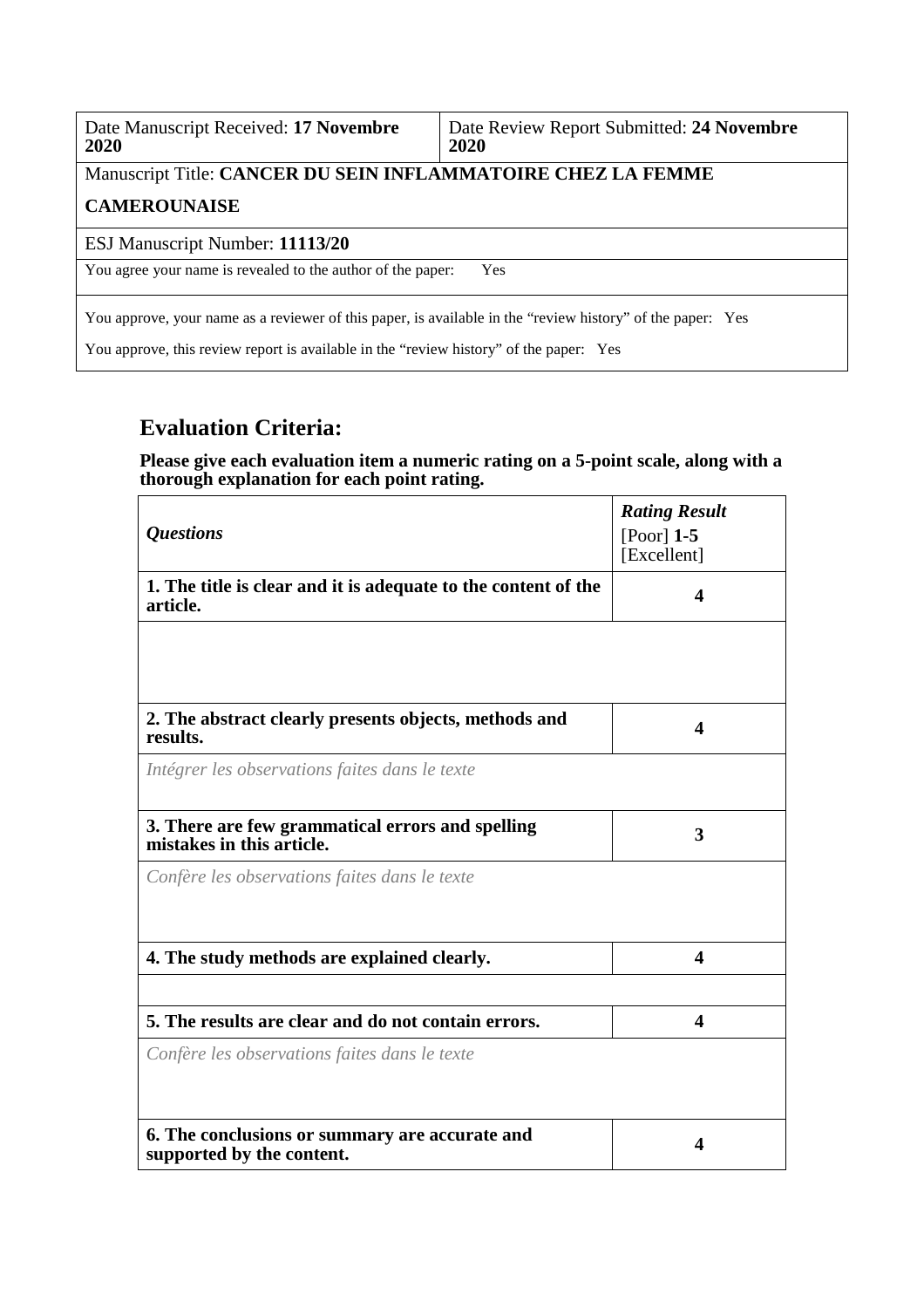| 7. The references are comprehensive and appropriate.                                                     | 3,5 |
|----------------------------------------------------------------------------------------------------------|-----|
| Références appropriées. Cependant elles ne sont pas écrites selon les<br>recommandations de la revue ESJ |     |

### **Overall Recommendation** (mark an X with your recommendation):

| Accepted, no revision needed               |  |
|--------------------------------------------|--|
| Accepted, minor revision needed            |  |
| Return for major revision and resubmission |  |
| Reject                                     |  |

**Comments and Suggestions to the Author(s):** *Intégrer dans la redaction de l'article, la règle de citation et d'écriture des références selon les recommandations de la revue ESJ*

# **ESJ** *Manuscript Evaluation Form 2020*

This form is designed to summarize the manuscript peer review that you have completed and to ensure that you have considered all appropriate criteria in your review. Your review should provide a clear statement, to the authors and editors, of the modifications necessary before the paper can be published or the specific reasons for rejection.

Please respond within the appointed time so that we can give the authors timely responses and feedback.

NOTE: ESJ promotes peer review procedure based on scientific validity and technical quality of the paper (not perceived the impact). You are also not required to do proofreading of the paper. It could be recommended as part of the revision. *ESJ editorial office would like to express its special gratitude for your time and efforts. Our editorial team is a substantial reason that stands ESJ out from the crowd!* 

| <b>Reviewer Name:</b>                        | Email:                                         |
|----------------------------------------------|------------------------------------------------|
| University/Country:                          |                                                |
| Date Manuscript Received:16 November<br>2020 | Date Review Report Submitted: 25 November 2020 |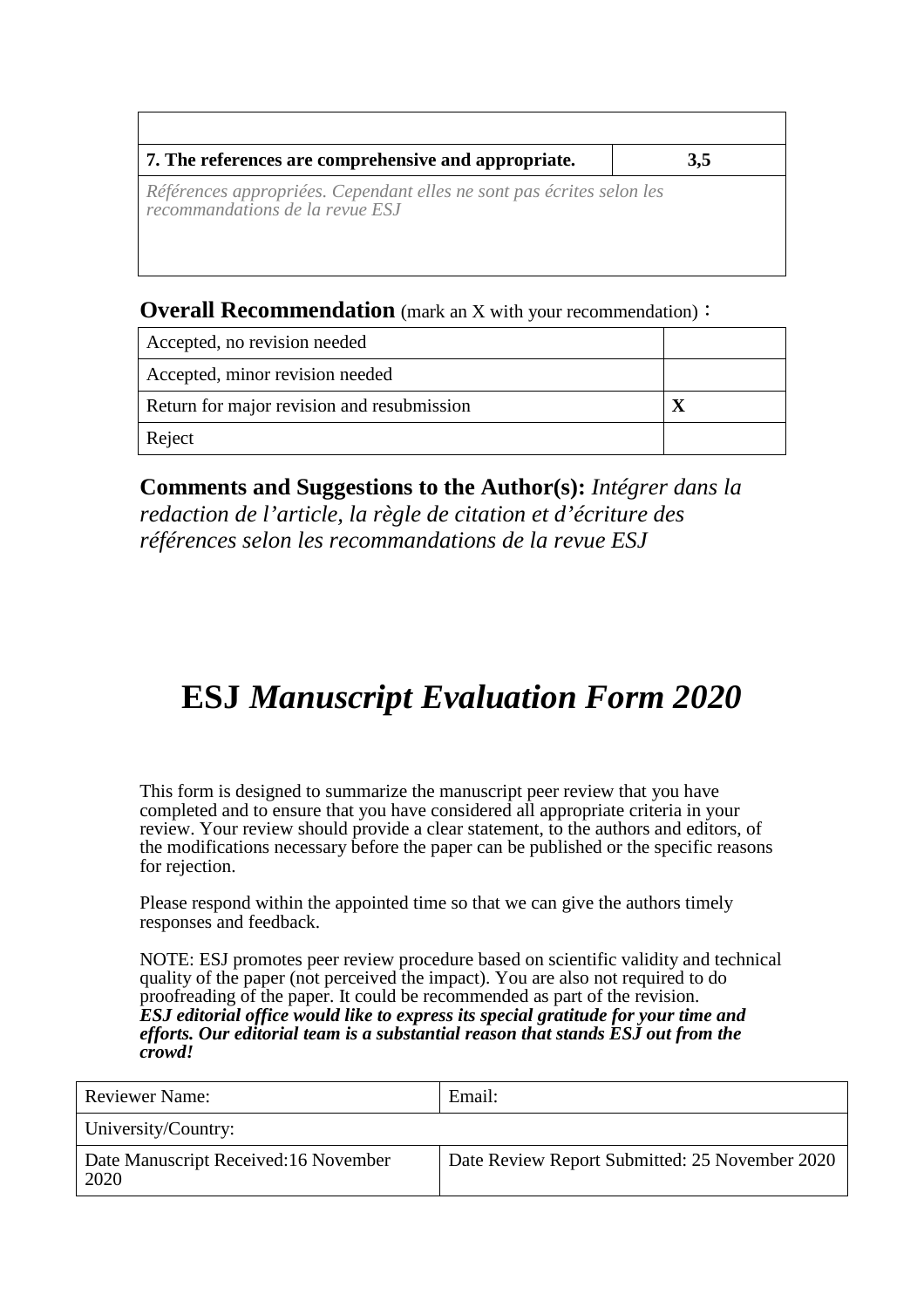# Manuscript Title: **CANCER DU SEIN INFLAMMATOIRE CHEZ LA FEMME CAMEROUNAISE**

ESJ Manuscript Number: 113.11.2020

You agree your name is revealed to the author of the paper: No

You approve, your name as a reviewer of this paper, is available in the "review history" of the paper: Yes

You approve, this review report is available in the "review history" of the paper: Yes

### **Evaluation Criteria:**

#### **Please give each evaluation item a numeric rating on a 5-point scale, along with a thorough explanation for each point rating.**

|                                                                               | <b>Rating Result</b>    |
|-------------------------------------------------------------------------------|-------------------------|
| <i><b>Questions</b></i>                                                       | [Poor] $1-5$            |
|                                                                               | [Excellent]             |
| 1. The title is clear and it is adequate to the content of the<br>article.    | 5                       |
| (Please insert your comments)                                                 |                         |
| 2. The abstract clearly presents objects, methods and<br>results.             | 4                       |
| (Please insert your comments)                                                 |                         |
| 3. There are few grammatical errors and spelling<br>mistakes in this article. | 3                       |
| (Please insert your comments)                                                 |                         |
| 4. The study methods are explained clearly.                                   | 4                       |
| (Please insert your comments)                                                 |                         |
| 5. The results are clear and do not contain errors.                           | $\overline{\mathbf{4}}$ |
| (Please insert your comments)                                                 |                         |
| 6. The conclusions or summary are accurate and<br>supported by the content.   | 4                       |
| (Please insert your comments)                                                 |                         |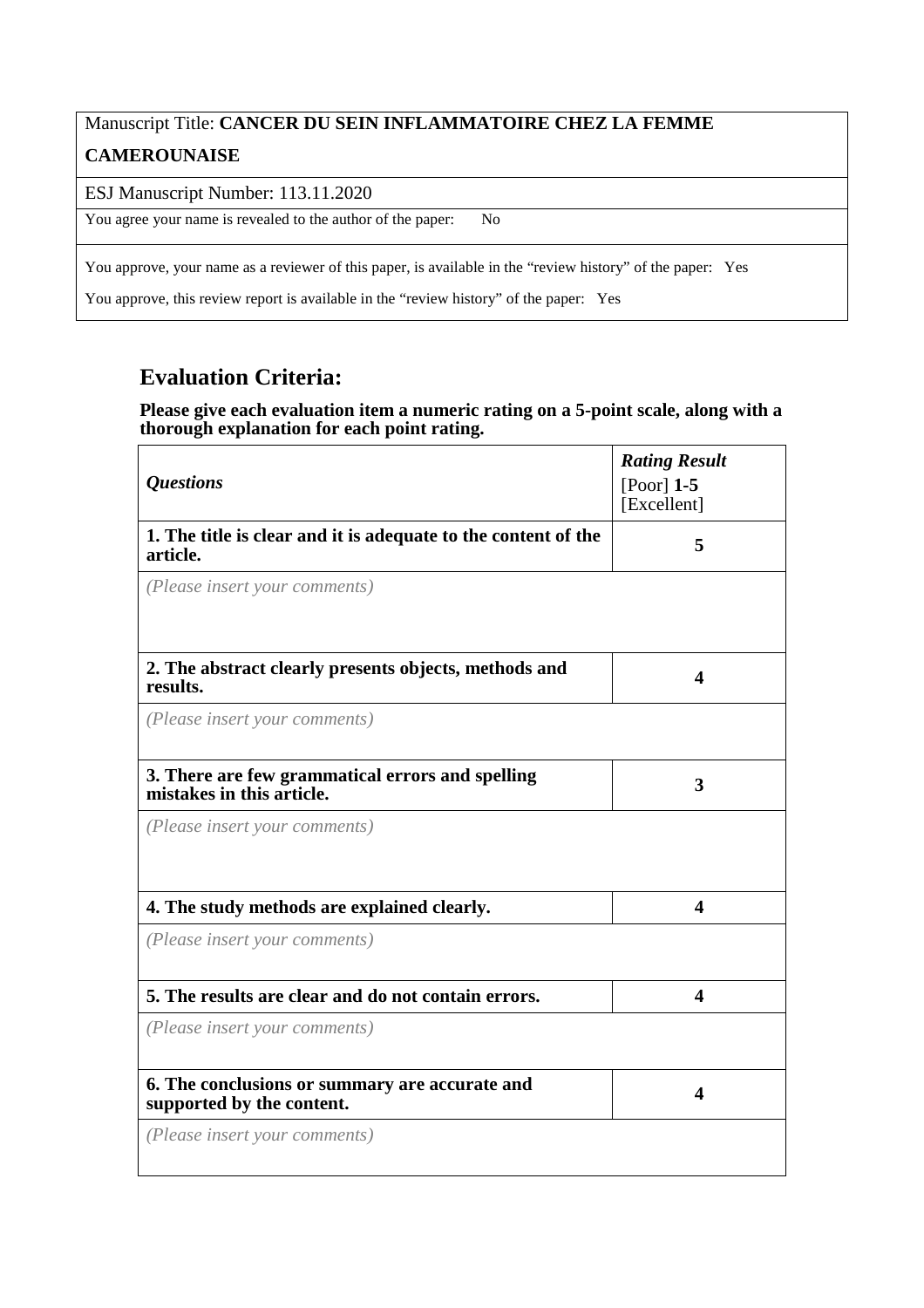| 7. The references are comprehensive and appropriate. |  |
|------------------------------------------------------|--|
| ( <i>Please insert your comments</i> )               |  |
|                                                      |  |
|                                                      |  |

#### **Overall Recommendation** (mark an X with your recommendation):

| Accepted, no revision needed               |  |
|--------------------------------------------|--|
| Accepted, minor revision needed            |  |
| Return for major revision and resubmission |  |
| Reject                                     |  |

**Comments and Suggestions to the Author(s):** None

# **ESJ** *Manuscript Evaluation Form 2020*

This form is designed to summarize the manuscript peer review that you have completed and to ensure that you have considered all appropriate criteria in your review. Your review should provide a clear statement, to the authors and editors, of the modifications necessary before the paper can be published or the specific reasons for rejection.

Please respond within the appointed time so that we can give the authors timely responses and feedback.

NOTE: ESJ promotes peer review procedure based on scientific validity and technical quality of the paper (not perceived the impact). You are also not required to do proofreading of the paper. It could be recommended as part of the revision. *ESJ editorial office would like to express its special gratitude for your time and efforts. Our editorial team is a substantial reason that stands ESJ out from the crowd!* 

| Reviewer Name: GERALDO Raouf F.                              | Email:                                   |  |
|--------------------------------------------------------------|------------------------------------------|--|
| University/Country: Université de Lomé / Togo                |                                          |  |
| Date Manuscript Received: 20/11/2020                         | Date Review Report Submitted: 27/11/2020 |  |
| Manuscript Title: CANCER DU SEIN INFLAMMATOIRE CHEZ LA FEMME |                                          |  |
| <b>CAMEROUNAISE</b>                                          |                                          |  |
| <b>ESJ Manuscript Number:</b>                                |                                          |  |
| You agree your name is revealed to the author of the paper:  | Yes/No                                   |  |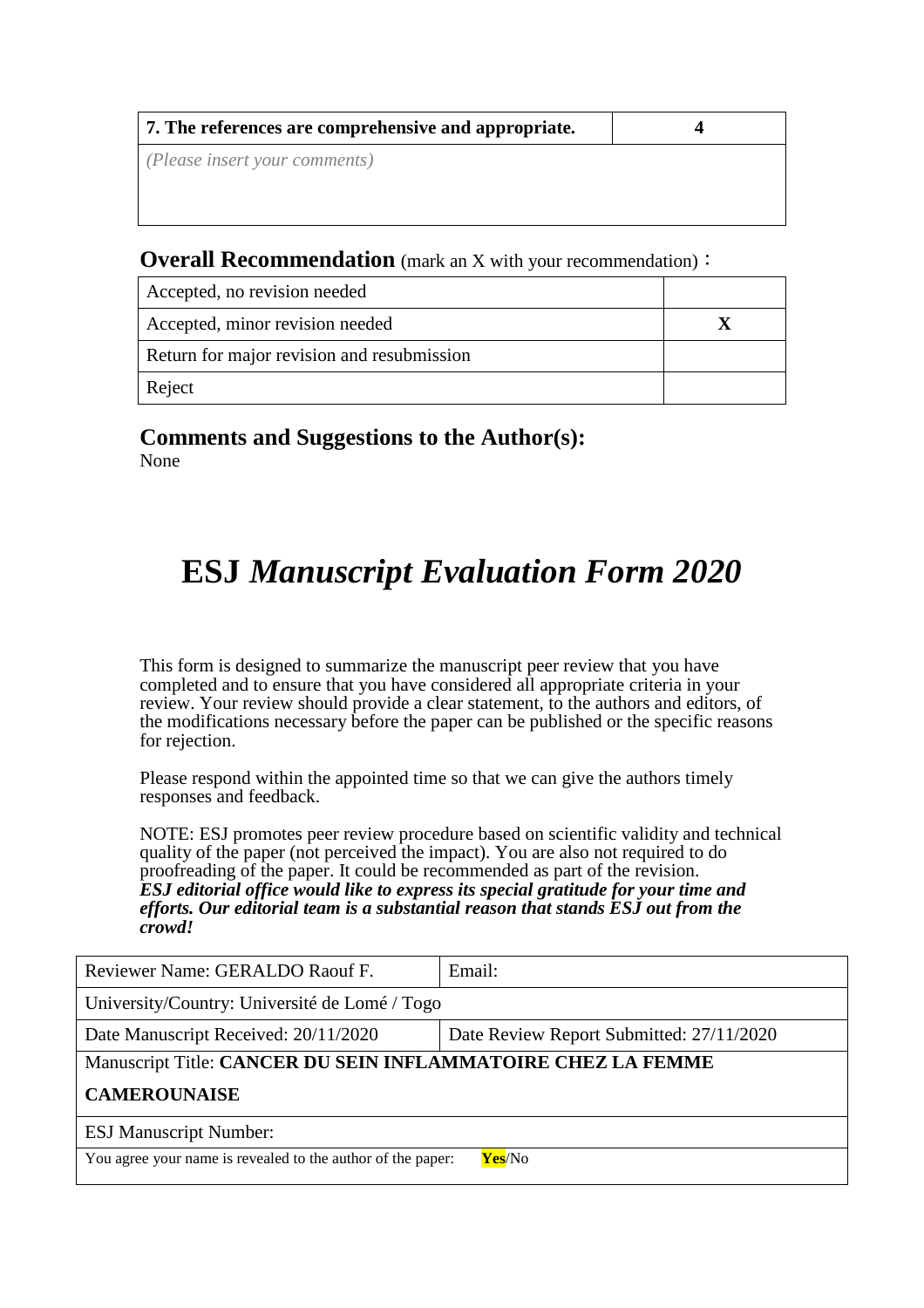You approve, your name as a reviewer of this paper, is available in the "review history" of the paper: **Yes**/No

You approve, this review report is available in the "review history" of the paper: **Yes**/No

## **Evaluation Criteria:**

**Please give each evaluation item a numeric rating on a 5-point scale, along with a thorough explanation for each point rating.**

| <i><b>Questions</b></i>                                                       | <b>Rating Result</b><br>$[Poor]$ 1-5<br>[Excellent] |
|-------------------------------------------------------------------------------|-----------------------------------------------------|
| 1. The title is clear and it is adequate to the content of the<br>article.    | 4                                                   |
| (Please insert your comments)                                                 |                                                     |
| 2. The abstract clearly presents objects, methods and<br>results.             | 4                                                   |
| (Please insert your comments)                                                 |                                                     |
| 3. There are few grammatical errors and spelling<br>mistakes in this article. | 3                                                   |
| (Please insert your comments)                                                 |                                                     |
| 4. The study methods are explained clearly.                                   | 5                                                   |
| (Please insert your comments)                                                 |                                                     |
| 5. The results are clear and do not contain errors.                           | 5                                                   |
| (Please insert your comments)                                                 |                                                     |
| 6. The conclusions or summary are accurate and<br>supported by the content.   | 4                                                   |
| (Please insert your comments)                                                 |                                                     |
| 7. The references are comprehensive and appropriate.                          | $\overline{\mathbf{4}}$                             |
| (Please insert your comments)                                                 |                                                     |